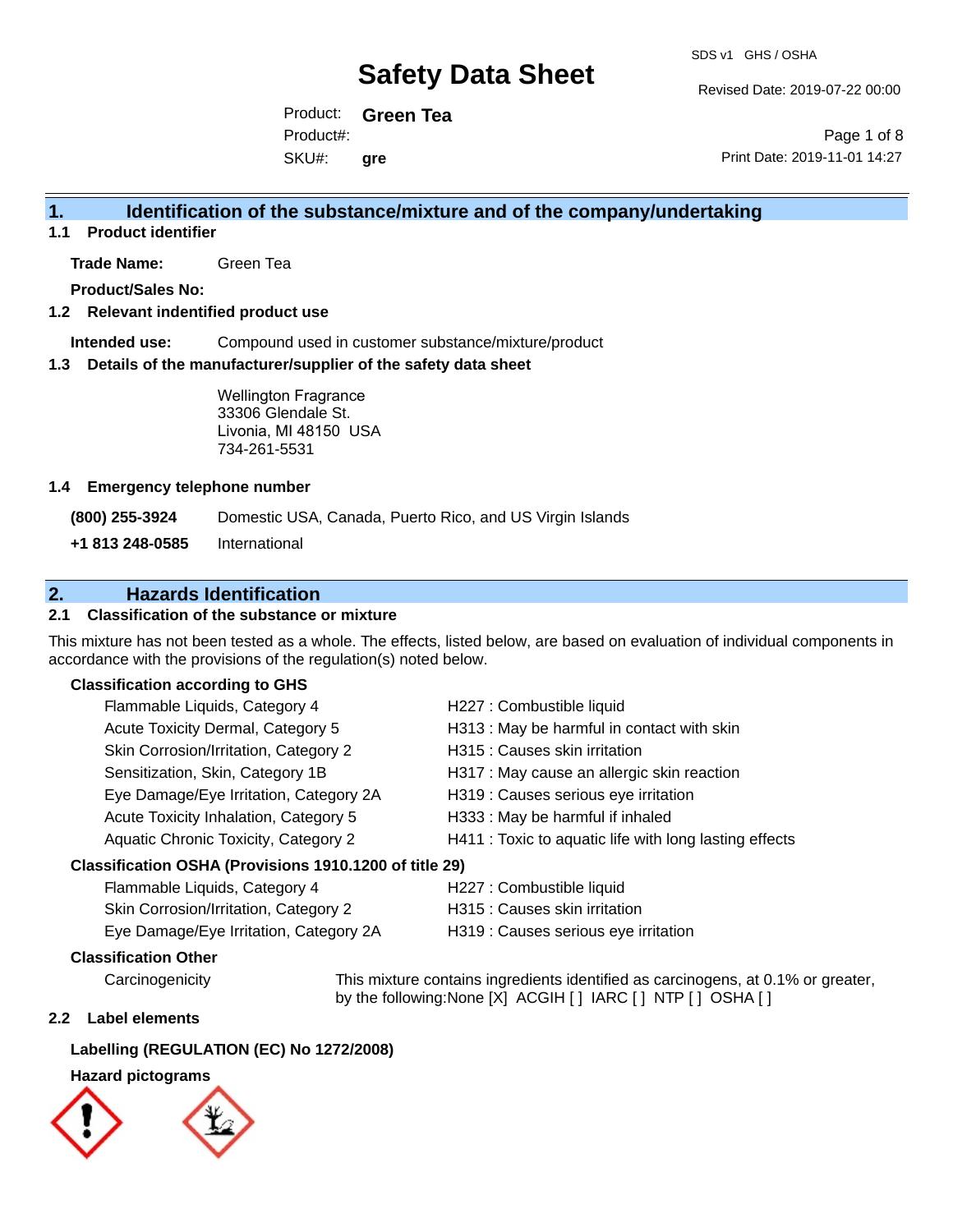Revised Date: 2019-07-22 00:00

Product: **Green Tea** SKU#: Product#: **gre**

Page 2 of 8 Print Date: 2019-11-01 14:27

| <b>Signal Word: Warning</b>     |                                                                                                                                       |
|---------------------------------|---------------------------------------------------------------------------------------------------------------------------------------|
| <b>Hazard statments</b>         |                                                                                                                                       |
| H <sub>227</sub>                | Combustible liquid                                                                                                                    |
| H313                            | May be harmful in contact with skin                                                                                                   |
| H315                            | Causes skin irritation                                                                                                                |
| H317                            | May cause an allergic skin reaction                                                                                                   |
| H319                            | Causes serious eye irritation                                                                                                         |
| H333                            | May be harmful if inhaled                                                                                                             |
| H411                            | Toxic to aquatic life with long lasting effects                                                                                       |
| <b>Precautionary Statements</b> |                                                                                                                                       |
| <b>Prevention:</b>              |                                                                                                                                       |
| P235                            | Keep cool                                                                                                                             |
| P <sub>264</sub>                | Wash hands thoroughly after handling                                                                                                  |
| P272                            | Contaminated work clothing should not be allowed out of the workplace                                                                 |
| P273                            | Avoid release to the environment                                                                                                      |
| <b>Response:</b>                |                                                                                                                                       |
| $P302 + P352$                   | IF ON SKIN: Wash with soap and water                                                                                                  |
| P304 + P312                     | IF INHALED: Call a POISON CENTER or doctor/physician if you feel unwell                                                               |
| P305 + P351 + P338              | IF IN EYES: Rinse cautiously with water for several minutes Remove contact lenses if<br>present and easy to do. continue rinsing      |
| $P333 + P313$                   | If skin irritation or a rash occurs: Get medical advice/attention                                                                     |
| P337 + P313                     | If eye irritation persists: Get medical advice/attention                                                                              |
| P362                            | Take off contaminated clothing and wash before reuse                                                                                  |
| P363                            | Wash contaminated clothing before reuse                                                                                               |
| P370 + P378                     | In case of fire: Use Carbon dioxide (CO2), Dry chemical, or Foam for extinction. Do not use<br>a direct water jet on burning material |
| P391                            | <b>Collect Spillage</b>                                                                                                               |
| 2.3<br><b>Other Hazards</b>     |                                                                                                                                       |

#### **no data available**

### **3. Composition/Information on Ingredients**

#### **3.1 Mixtures**

This product is a complex mixture of ingredients, which contains among others the following substance(s), presenting a health or environmental hazard within the meaning of the UN Globally Harmonized System of Classification and Labeling of Chemicals (GHS):

| CAS#<br>Ingredient | EC#       | Conc.<br>Range | <b>GHS Classification</b> |
|--------------------|-----------|----------------|---------------------------|
| 84-66-2            | 201-550-6 | $50 - 60%$     | H316; H402                |
| Diethyl phthalate  |           |                |                           |
| $60 - 12 - 8$      | 200-456-2 | $5 - 10 \%$    | H302; H313; H316; H319    |
| phenethyl alcohol  |           |                |                           |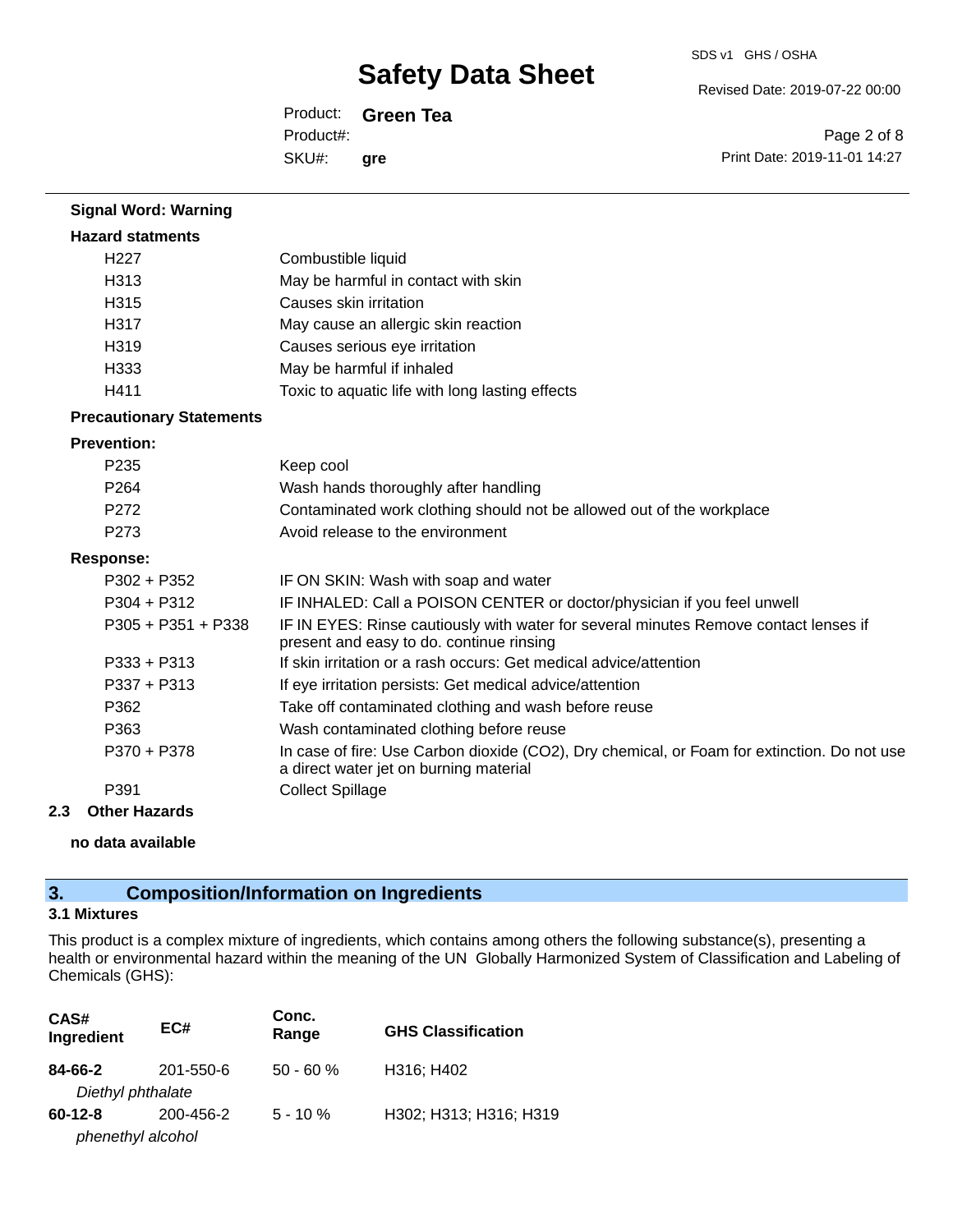SDS v1 GHS / OSHA

Revised Date: 2019-07-22 00:00

Product: **Green Tea** SKU#: Product#: **gre**

Page 3 of 8 Print Date: 2019-11-01 14:27

| CAS#<br>Ingredient                 | EC#                                             | Conc.<br>Range | <b>GHS Classification</b>          |
|------------------------------------|-------------------------------------------------|----------------|------------------------------------|
| 5989-27-5<br>Limonene              | 227-813-5                                       | $5 - 10 \%$    | H226; H304; H315; H317; H400; H410 |
| 101-86-0                           | 202-983-3<br>Hexyl cinnamaldehyde               | $2 - 5%$       | H303; H316; H317; H400; H411       |
| 115-95-7<br><b>Linalyl Acetate</b> | 204-116-4                                       | $2 - 5%$       | H227; H315; H317; H320; H402       |
| 103-60-6                           | 203-127-1<br>2-Phenoxyethyl isobutyrate         | $2 - 5%$       | H316                               |
| $151 - 05 - 3$                     | 205-781-3<br>1,1-Dimethyl-2-phenylethyl acetate | $2 - 5%$       | H303; H402                         |
| 78-70-6<br>Linalool                | 201-134-4                                       | $2 - 5%$       | H227; H303; H315; H317; H319; H402 |
| 120-51-4<br><b>Benzyl Benzoate</b> | 204-402-9                                       | $1 - 2%$       | H302; H313; H400; H411             |
| 14901-07-6<br>heta-Ionone          | 238-969-9                                       | $1 - 2%$       | H316; H401; H411                   |

See Section 16 for full text of GHS classification codes

See Section 16 for full text of GHS classification codes which where not shown in section 2

Total Hydrocarbon Content (%  $w/w$ ) = 7.92

| 4.<br><b>First Aid Measures</b>                                                   |                                                                                                               |  |
|-----------------------------------------------------------------------------------|---------------------------------------------------------------------------------------------------------------|--|
| <b>Description of first aid measures</b><br>4.1                                   |                                                                                                               |  |
| Inhalation:                                                                       | Remove from exposure site to fresh air and keep at rest.<br>Obtain medical advice.                            |  |
| <b>Eye Exposure:</b>                                                              | Flush immediately with water for at least 15 minutes.<br>Contact physician if symptoms persist.               |  |
| <b>Skin Exposure:</b>                                                             | Remove contaminated clothes. Wash thoroughly with water (and soap).<br>Contact physician if symptoms persist. |  |
| Ingestion:                                                                        | Rinse mouth with water and obtain medical advice.                                                             |  |
| Most important symptoms and effects, both acute and delayed<br>4.2                |                                                                                                               |  |
| Symptoms:                                                                         | no data available                                                                                             |  |
| Risks:                                                                            | Refer to Section 2.2 "Hazard Statements"                                                                      |  |
| Indication of any immediate medical attention and special treatment needed<br>4.3 |                                                                                                               |  |
| Treatment:                                                                        | Refer to Section 2.2 "Response"                                                                               |  |

| 5. | <b>Fire-Fighting measures</b> |
|----|-------------------------------|
|    |                               |

### **5.1 Extinguishing media**

| Suitable:         | Carbon dioxide (CO2), Dry chemical, Foam          |
|-------------------|---------------------------------------------------|
| <b>Unsuitable</b> | Do not use a direct water jet on burning material |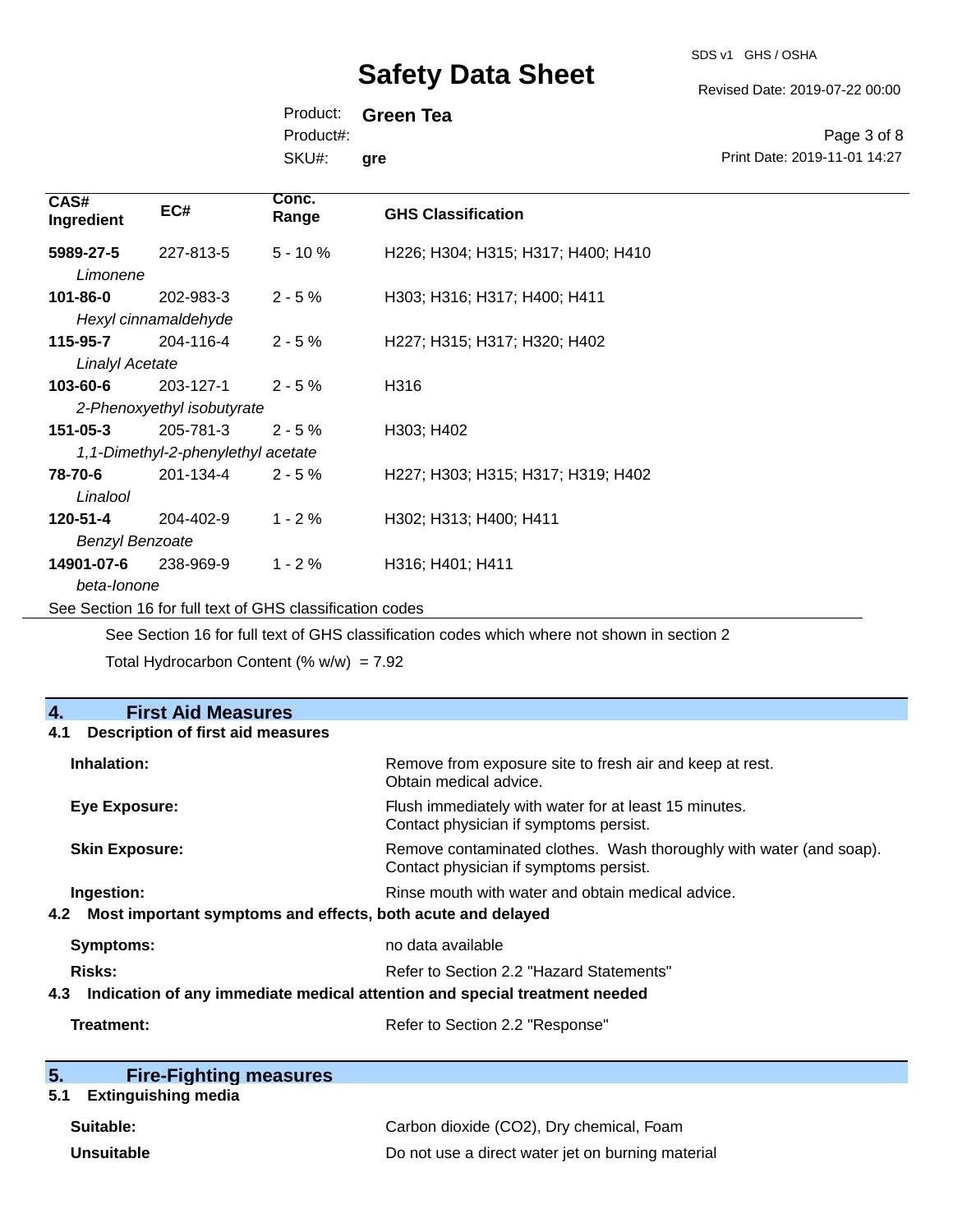SDS v1 GHS / OSHA

Revised Date: 2019-07-22 00:00

Product: **Green Tea** SKU#: Product#: **gre**

Page 4 of 8 Print Date: 2019-11-01 14:27

#### **5.2 Special hazards arising from the substance or mixture**

**During fire fighting:** Water may be ineffective

**5.3 Advice for firefighters**

**Further information:** Standard procedure for chemical fires

#### **6. Accidental Release Measures**

#### **6.1 Personal precautions, protective equipment and emergency procedures**

Avoid inhalation and contact with skin and eyes. A self-contained breathing apparatus is recommended in case of a major spill.

#### **6.2 Environmental precautions**

Keep away from drains, soil, and surface and groundwater.

#### **6.3 Methods and materials for containment and cleaning up**

Clean up spillage promptly. Remove ignition sources. Provide adequate ventilation. Avoid excessive inhalation of vapors. Gross spillages should be contained by use of sand or inert powder and disposed of according to the local regulations.

#### **6.4 Reference to other sections**

Not Applicable

#### **7. Handling and Storage**

#### **7.1 Precautions for safe handling**

Apply according to good manufacturing and industrial hygiene practices with proper ventilation. Do not drink, eat or smoke while handling. Respect good personal hygiene.

#### **7.2 Conditions for safe storage, including any incompatibilities**

Store in a cool, dry and ventilated area away from heat sources and protected from light in tightly closed original container. Avoid uncoated metal container. Keep air contact to a minimum.

#### **7.3 Specific end uses**

No information available

#### **8. Exposure Controls/Personal Protection**

#### **8.1 Control parameters**

**Exposure Limits: Component** ACGIH TWA ppm STEL ppm TWA ppm STEL ppm ACGIH **OSHA** OSHA **84-66-2** *Diethyl phthalate* 5 **Engineering Controls:** Use local exhaust as needed.

#### **8.2 Exposure controls - Personal protective equipment**

| Eye protection:                | Tightly sealed goggles, face shield, or safety glasses with brow guards and side shields, etc.<br>as may be appropriate for the exposure |
|--------------------------------|------------------------------------------------------------------------------------------------------------------------------------------|
| <b>Respiratory protection:</b> | Avoid excessive inhalation of concentrated vapors. Apply local ventilation where appropriate.                                            |
| <b>Skin protection:</b>        | Avoid Skin contact. Use chemically resistant gloves as needed.                                                                           |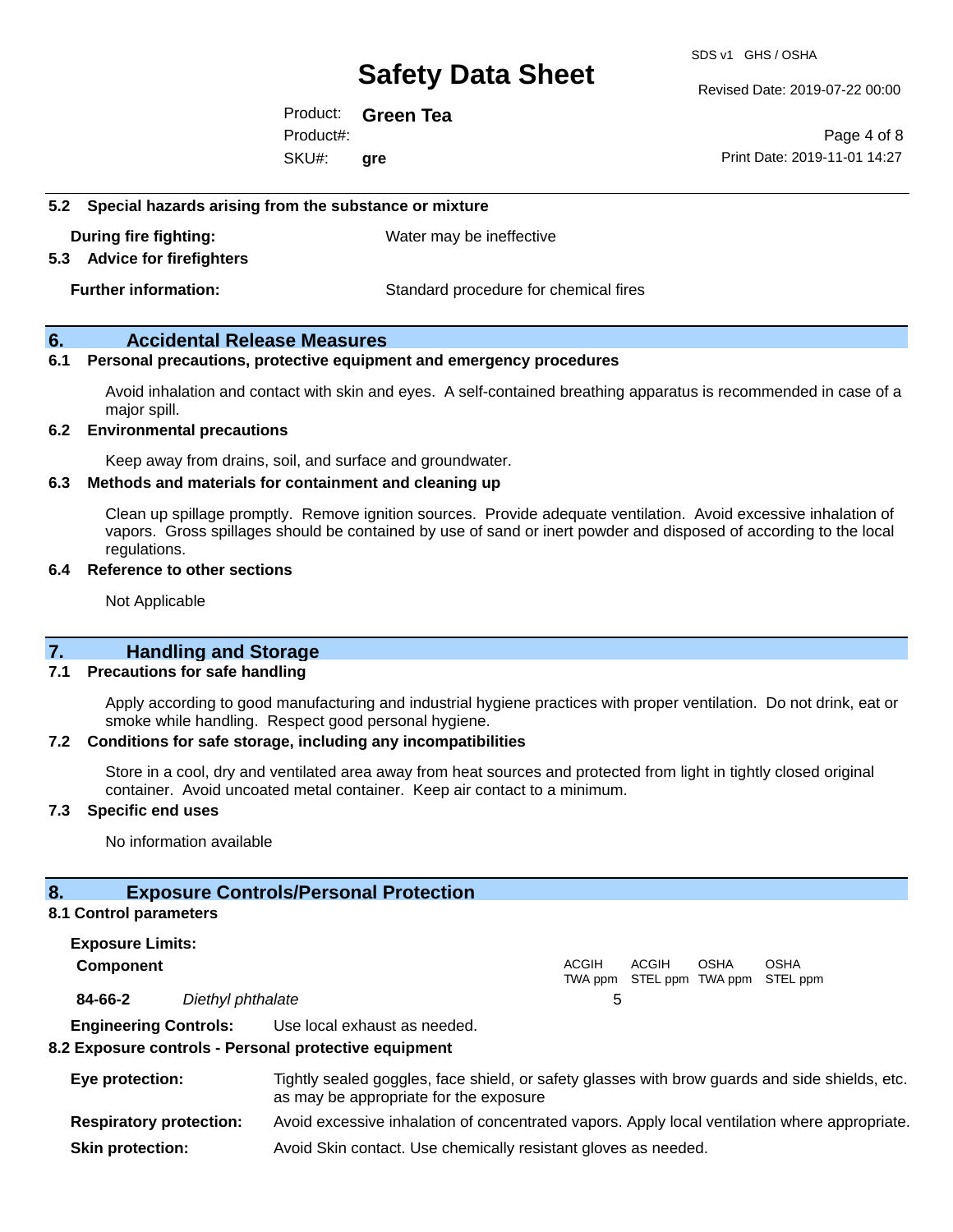Revised Date: 2019-07-22 00:00

Product: **Green Tea** SKU#: Product#: **gre**

Page 5 of 8 Print Date: 2019-11-01 14:27

### **9. Physical and Chemical Properties**

#### **9.1 Information on basic physical and chemical properties**

| Appearance:                  | Liquid                       |
|------------------------------|------------------------------|
| Odor:                        | Conforms to Standard         |
| Color:                       | Yellow to Olive Green (G6-9) |
| <b>Viscosity:</b>            | Liquid                       |
| <b>Freezing Point:</b>       | Not determined               |
| <b>Boiling Point:</b>        | Not determined               |
| <b>Melting Point:</b>        | Not determined               |
| <b>Flashpoint (CCCFP):</b>   | 170 F (76.67 C)              |
| <b>Auto flammability:</b>    | Not determined               |
| <b>Explosive Properties:</b> | None Expected                |
| <b>Oxidizing properties:</b> | None Expected                |
| Vapor Pressure (mmHg@20 C):  | 0.1497                       |
| %VOC:                        | 0.15                         |
| Specific Gravity @ 25 C:     | 1.0430                       |
| Density @ 25 C:              | 1.0400                       |
| Refractive Index @ 20 C:     | 1.5010                       |
| Soluble in:                  | Oil                          |

### **10. Stability and Reactivity**

| 10.1 Reactivity                         | None                                               |
|-----------------------------------------|----------------------------------------------------|
| <b>10.2 Chemical stability</b>          | Stable                                             |
| 10.3 Possibility of hazardous reactions | None known                                         |
| <b>10.4 Conditions to avoid</b>         | None known                                         |
| 10.5 Incompatible materials             | Strong oxidizing agents, strong acids, and alkalis |
| 10.6 Hazardous decomposition products   | None known                                         |

| 11. | <b>Toxicological Information</b>  |  |
|-----|-----------------------------------|--|
|     | <b>11.1 Toxicological Effects</b> |  |

Acute Toxicity Estimates (ATEs) based on the individual Ingredient Toxicity Data utilizing the "Additivity Formula"

| Acute toxicity - Oral - (Rat) mg/kg          | Not classified - the classification criteria are not met |
|----------------------------------------------|----------------------------------------------------------|
| Acute toxicity - Dermal - (Rabbit) mg/kg     | (LD50: 3586.9888) May be harmful in contact with skin    |
| Acute toxicity - Inhalation - (Rat) mg/L/4hr | (LD50: 22.9739) May be harmful if inhaled                |
| <b>Skin corrosion / irritation</b>           | May be harmful if inhaled                                |
| Serious eye damage / irritation              | Causes serious eye irritation                            |
| <b>Respiratory sensitization</b>             | Not classified - the classification criteria are not met |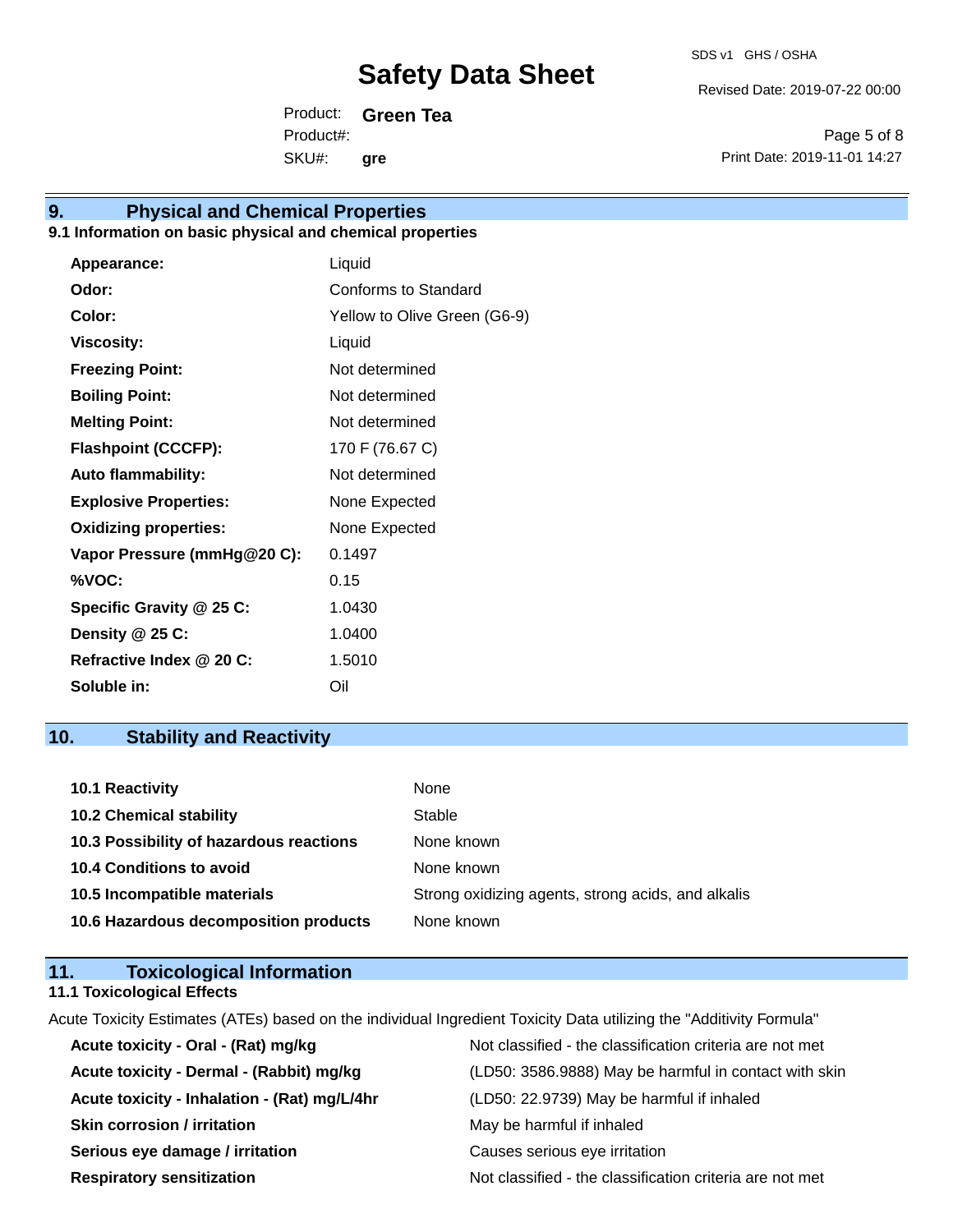SDS v1 GHS / OSHA

Revised Date: 2019-07-22 00:00

Product: **Green Tea** SKU#: Product#: **gre**

Page 6 of 8 Print Date: 2019-11-01 14:27

| <b>Skin sensitization</b>                          | May cause an allergic skin reaction                      |
|----------------------------------------------------|----------------------------------------------------------|
| <b>Germ cell mutagenicity</b>                      | Not classified - the classification criteria are not met |
| Carcinogenicity                                    | Not classified - the classification criteria are not met |
| <b>Reproductive toxicity</b>                       | Not classified - the classification criteria are not met |
| Specific target organ toxicity - single exposure   | Not classified - the classification criteria are not met |
| Specific target organ toxicity - repeated exposure | Not classified - the classification criteria are not met |
| <b>Aspiration hazard</b>                           | Not classified - the classification criteria are not met |

| <b>12.1 Toxicity</b>                                                                |                                                          |  |  |
|-------------------------------------------------------------------------------------|----------------------------------------------------------|--|--|
| <b>Acute acquatic toxicity</b>                                                      | Not classified - the classification criteria are not met |  |  |
| <b>Chronic acquatic toxicity</b><br>Toxic to aquatic life with long lasting effects |                                                          |  |  |
| <b>Toxicity Data on soil</b>                                                        | no data available                                        |  |  |
| <b>Toxicity on other organisms</b>                                                  | no data available                                        |  |  |
| 12.2 Persistence and degradability                                                  | no data available                                        |  |  |
| 12.3 Bioaccumulative potential                                                      | no data available                                        |  |  |
| 12.4 Mobility in soil                                                               | no data available                                        |  |  |
| 12.5 Other adverse effects                                                          | no data available                                        |  |  |

#### **13. Disposal Conditions**

**12. Ecological Information** 

#### **13.1 Waste treatment methods**

Do not allow product to reach sewage systems. Dispose of in accordance with all local and national regulations. Send to a licensed waste management company.The product should not be allowed to enter drains, water courses or the soil. Do not contaminate ponds, waterways or ditches with chemical or used container.

### **14. Transport Information**

| <b>Marine Pollutant</b>                                       | Yes. Ingredient of greatest environmental impact:<br>5989-27-5 : (5 - 10 %) : Limonene |                                     |                   |                 |        |
|---------------------------------------------------------------|----------------------------------------------------------------------------------------|-------------------------------------|-------------------|-----------------|--------|
| <b>Regulator</b>                                              |                                                                                        | <b>Class</b>                        | <b>Pack Group</b> | <b>Sub Risk</b> | UN-nr. |
| U.S. DOT (Non-Bulk)                                           |                                                                                        | Not Regulated - Not Dangerous Goods |                   |                 |        |
| <b>Chemicals NOI</b>                                          |                                                                                        |                                     |                   |                 |        |
| <b>ADR/RID (International Road/Rail)</b>                      |                                                                                        |                                     |                   |                 |        |
| <b>Environmentally Hazardous</b><br>Substance, Liquid, n.o.s. |                                                                                        | 9                                   | Ш                 |                 | UN3082 |
| <b>IATA (Air Cargo)</b>                                       |                                                                                        |                                     |                   |                 |        |
| <b>Environmentally Hazardous</b><br>Substance, Liquid, n.o.s. |                                                                                        | 9                                   | Ш                 |                 | UN3082 |
| IMDG (Sea)                                                    |                                                                                        |                                     |                   |                 |        |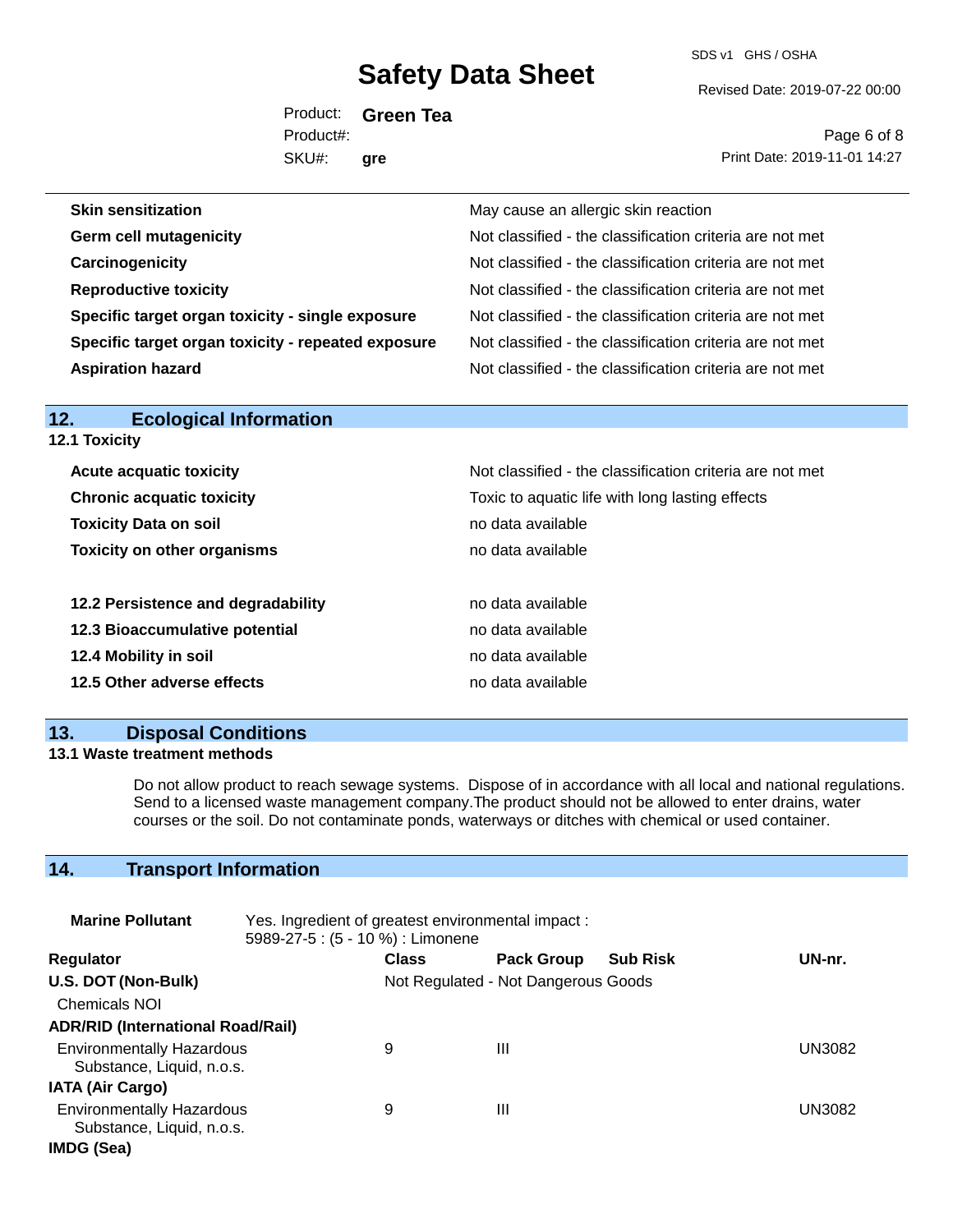|                                           |                               | Product:                    |     | <b>Green Tea</b>                                                                                |                                                                             |
|-------------------------------------------|-------------------------------|-----------------------------|-----|-------------------------------------------------------------------------------------------------|-----------------------------------------------------------------------------|
|                                           |                               | Product#:                   |     |                                                                                                 | Page 7 of 8                                                                 |
|                                           |                               | SKU#:                       | gre |                                                                                                 | Print Date: 2019-11-01 14:27                                                |
| <b>Environmentally Hazardous</b>          |                               |                             | 9   | $\mathbf{III}$                                                                                  | <b>UN3082</b>                                                               |
| Substance, Liquid, n.o.s.                 |                               |                             |     |                                                                                                 |                                                                             |
|                                           |                               |                             |     |                                                                                                 |                                                                             |
| 15.                                       | <b>Regulatory Information</b> |                             |     |                                                                                                 |                                                                             |
| <b>U.S. Federal Regulations</b>           |                               |                             |     |                                                                                                 |                                                                             |
| <b>TSCA (Toxic Substance Control Act)</b> |                               |                             |     | All components of the substance/mixture are listed or exempt                                    |                                                                             |
| 40 CFR(EPCRA, SARA, CERCLA and CAA)       |                               |                             |     | This product contains the following components:                                                 |                                                                             |
| 84-66-2                                   | 201-550-6 50 - 60 %           |                             |     | Diethyl phthalate                                                                               |                                                                             |
| <b>U.S. State Regulations</b>             |                               |                             |     |                                                                                                 |                                                                             |
| <b>California Proposition 65 Warning</b>  |                               |                             |     | This product contains the following components:                                                 |                                                                             |
| 123-35-3(NF 204-622-5 0.1 - 1.0 %         |                               |                             |     | beta-Myrcene (Natural Source)                                                                   |                                                                             |
| $94 - 59 - 7$                             |                               | $202 - 345 - 4 \leq 31$ ppm |     | Safrole (Natural Source)                                                                        |                                                                             |
| $93 - 15 - 2$                             | $202 - 223 - 0 \le 8$ ppm     |                             |     | Methyl Eugenol (Natural Source)                                                                 |                                                                             |
| <b>Canadian Regulations</b>               |                               |                             |     |                                                                                                 |                                                                             |
| <b>DSL</b>                                |                               |                             |     | 99.91% of the components are listed or exempt. The following<br>components are NOT on the List: |                                                                             |
| 94201-73-7                                | 303-662-1 0.01 - 0.1%         |                             |     | Tetrahydro-4-methyl-2-phenyl-2H-pyran                                                           |                                                                             |
| 67801-20-1                                | $267 - 140 - 4 \leq 2$ ppm    |                             |     | 3-Methyl-5-(2,2,3-trimethyl-3-cyclopenten-1-yl)pent-4-en-2-ol                                   |                                                                             |
| 198404-98-7 427-900-1                     |                               | $\leq$ 1 ppm                |     | Cyclopropanemethanol,<br>1-methyl-2-[(1,2,2-trimethylbicyclo[3.1.0]hex-3-yl)methyl]             |                                                                             |
| 131812-67-4 412-950-7                     |                               | $\leq$ 0 ppm                |     | dioxolane (Okoumal)                                                                             | 2,4-Dimethyl-2-(5,6,7,8-tetrahydro-5,5,8,8-tetramethyl-2-naphthalenyl)-1,3- |
| 54440-17-4                                |                               | $= 0$ ppm                   |     | 2,3,3-Trimethylindanone                                                                         |                                                                             |

### **16. Other Information**

#### **GHS H-Statements referred to under section 3 and not listed in section 2**

| H226 : Flammable liquid and vapour                          | H302 : Harmful if swallowed                         |
|-------------------------------------------------------------|-----------------------------------------------------|
| H303 : May be harmful if swallowed                          | H304 : May be fatal if swallowed and enters airways |
| H316 : Causes mild skin irritation                          | H317 : May cause an allergic skin reaction          |
| H320 : Causes eye irritation                                | H400 : Very Toxic to aquatic life                   |
| H401 : Toxic to aquatic life                                | H402 : Harmful to aquatic life                      |
| H410 : Very toxic to aquatic life with long lasting effects |                                                     |
| <b>Total Fractional Values</b>                              |                                                     |
| (TFV) Risk                                                  | <b>Risk</b><br>(TFV)                                |
| (217.64) Acute Toxicity Inhalation, Category 5              | (34.91) Aquatic Chronic Toxicity, Category 3        |
| (9.13) Skin Corrosion/Irritation, Category 3                | (7.03) Sensitization, Skin, Category 1B             |
| (3.49) Aquatic Chronic Toxicity, Category 2                 | (1.70) Eye Damage/Eye Irritation, Category 2A       |
| (1.62) Skin Corrosion/Irritation, Category 2                | (1.39) Acute Toxicity Dermal, Category 5            |